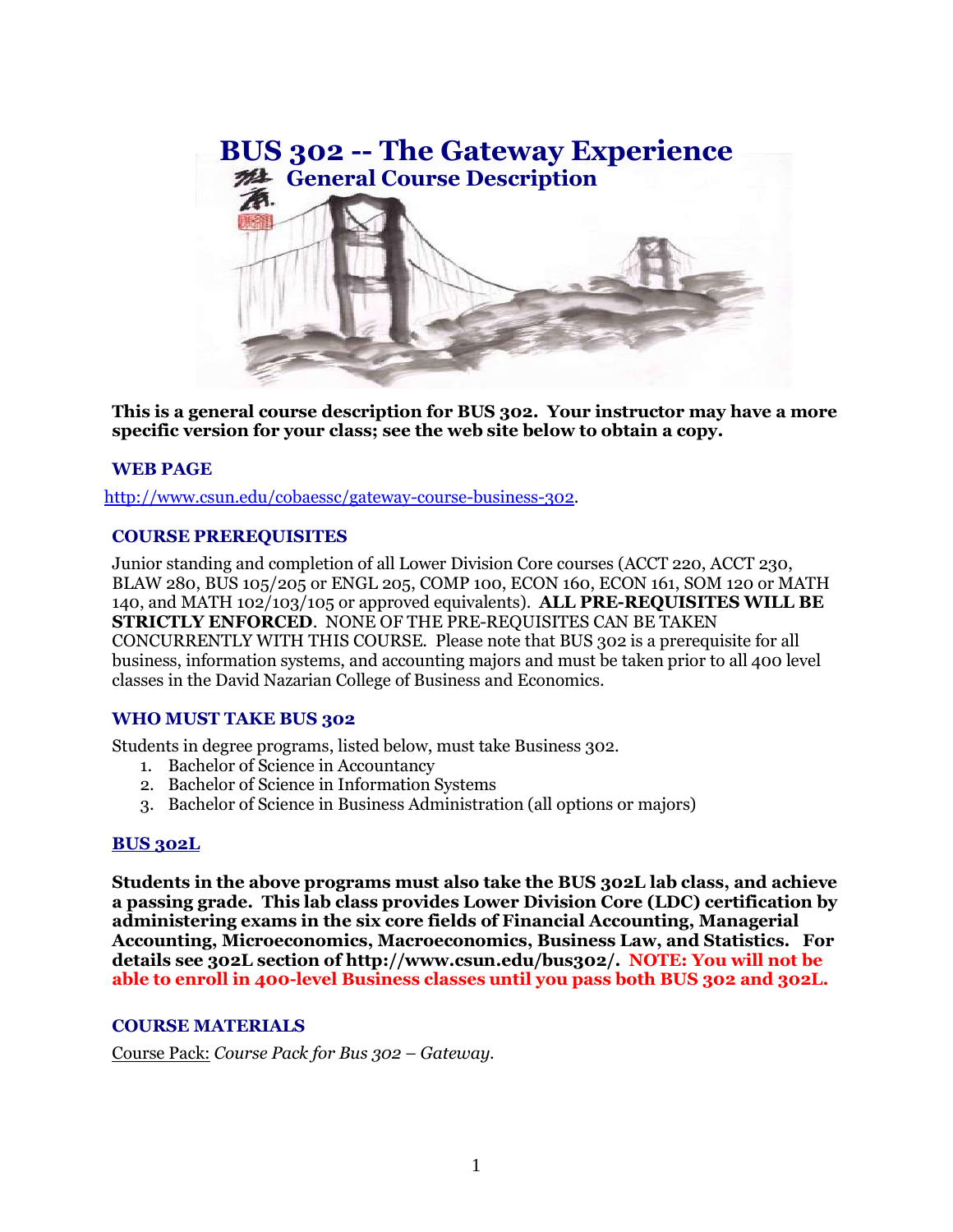Materials are sold in the Matador Bookstore. The website for the bookstore is <http://www.bkstr.com/Home/10001-10057-1?demoKey=d> . The remainder of all course materials can be downloaded from the course website <http://www.csun.edu/cobaessc/gateway-course-business-302>.

# **ABOUT THIS COURSE**

This course will review and expand your understanding of key concepts from your lower division core courses in financial and managerial accounting, micro and macro economics, business law, and statistics. Using a case study method will enable you to solve real world business problems by integrating the use of key concepts and tools of analysis, from these core courses. In addition, class activities and assignments will provide you with an appreciation for how these business disciplines work together in a business environment.

The course is also designed to develop critical skills that you will need to succeed in today's business environment. These skills include building and working in teams, making effective oral presentations, writing clear business reports, memorandums and letters, and thinking critically, strategically, and ethically in solving business problems. For more information, go to the web site at [http://www.csun.edu/cobaessc/gateway-course-business-302.](http://www.csun.edu/cobaessc/gateway-course-business-302)

## **LEARNING OBJECTIVES**

There are five specific learning objectives for this course:

- 1) Learn to build and work effectively in teams.
- 2) Enhance written and oral communication.
- 3) Understand the cross disciplinary nature of business problems and strategies.
- 4) Review lower division business core material.
- 5) Use ethical thinking in solving business problems.

#### **METHOD OF INSTRUCTION**

The class is normally team taught by two instructors (there are some exceptions). All classes will be conducted in an *active learning* **format** where you will be asked to participate. The role of the instructor is to help you develop critical business skills. These include:

• *Teamwork* Students will work on several assignments (cases and team exercises) in teams of no more than five people and will be graded both on the quality of the final output as well as their team contribution.

• *Develop writing skills* Student teams will collaborate on written assignments and editing for a number of case studies. In addition there will be other individual writing assignments.

• *Effective oral presentation skills* Each team will **formally present** one of the cases to the class, as assigned by the instructor. Each member of the team will be graded individually on their part of the case presentation. In addition students will have many opportunities to contribute to class discussion.

• *Review Lower Division Core* You will work in teams on several cases that will require you to integrate materials across the lower division core.

• *Strategic, critical, cross-discipline, and ethical thinking* Many of the class exercises and business cases will require you to apply strategic, cross-discipline, or ethical thinking.